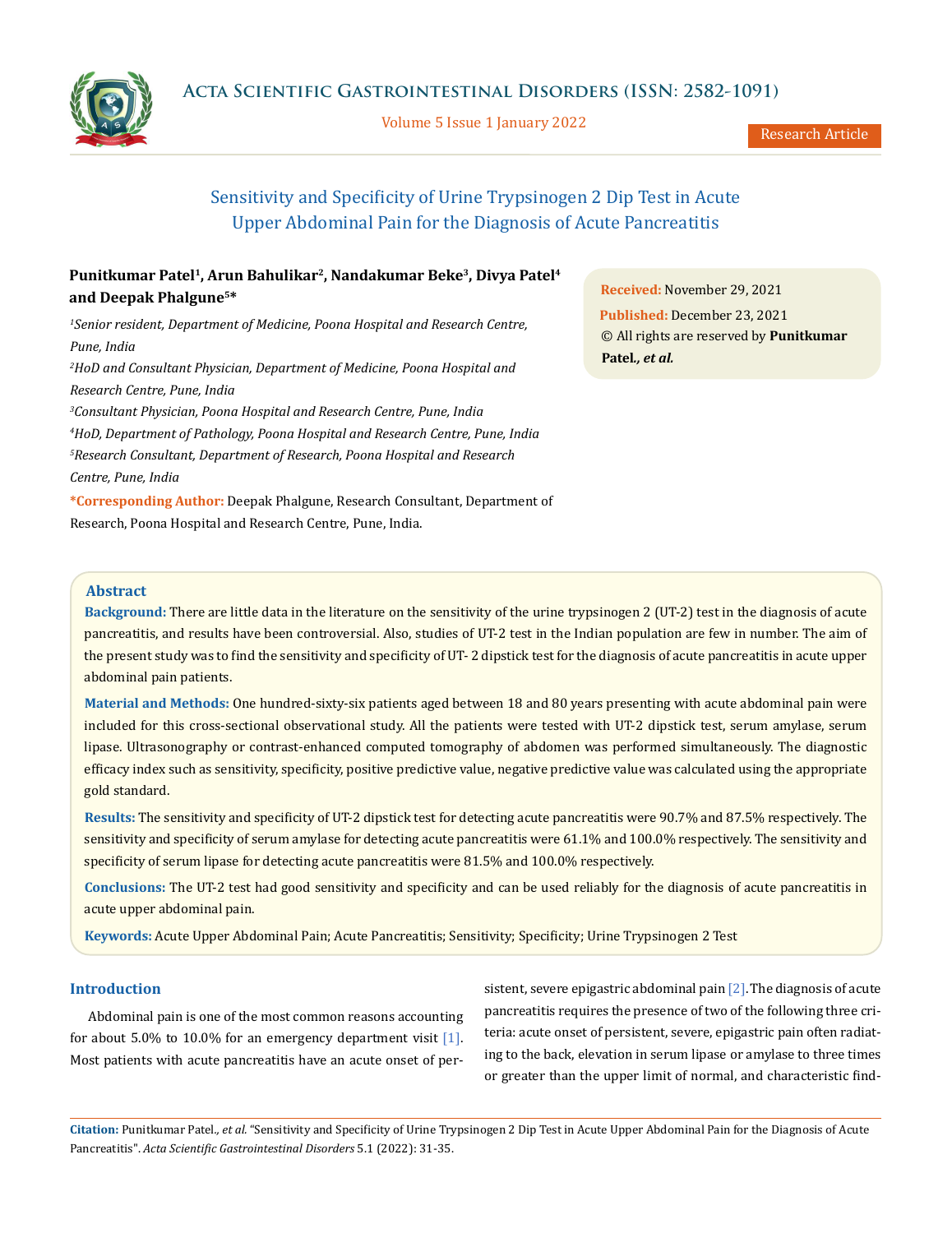ings of acute pancreatitis on imaging contrast-enhanced computed tomography (CT), magnetic resonance imaging, or transabdominal ultrasonography (USG) [3].

Serum amylase and lipase historically have been used for the diagnosis of acute pancreatitis. Serum lipase has a sensitivity for acute pancreatitis ranging from 82.0% to 100.0% [4]. Serum lipase rises within four to eight hours of the onset of symptoms, peaks at 24 hours, and returns to normal within 8 to 14 days [5]. Serum amylase elevation of greater than three times the upper limit of normal has a sensitivity and specificity of 67.0% - 83.0% and 85.0% - 98.0% respectively for the diagnosis of acute pancreatitis [5]. Serum amylase rises within 6 to 12 hours of the onset of acute pancreatitis. Amylase has a short half-life of approximately 10 hours and in uncomplicated attacks returns to normal within 3 to 5 days.

There is enough evidence that trypsinogen activation is the earliest step in the commencement of the pathophysiology of acute pancreatitis. Urinary and serum trypsinogen-2 levels are elevated in early acute pancreatitis. In acute pancreatitis, both serum and urinary trypsinogen‐2 rise to high levels within a few hours and generally decline in 3 days [6]. Urine trypsinogen 2 (UT-2) dipstick test is the point of care test. In the patient with acute upper abdominal pain, the sensitivity and specificity of the UT-2 dipstick test was 73.0% and 94.0% respectively  $[7-11]$ . The data in the literature on the sensitivity of the UT-2 test strip in the diagnosis of acute pancreatitis is modest, and results have been controversial. Also, studies of UT-2 test in the Indian population are few in number. The aim of the present study was to find the sensitivity and specificity of UT- 2 dipstick test for the diagnosis of acute pancreatitis in acute upper abdominal pain patients.

#### **Material and Methods**

This cross-sectional observational study was conducted between April 2019 and October 2020. After approval from the institutional ethics committee (Letter No. RECH/EC/2019-20/0065), a written informed consent was obtained from all the patients prior to enrolment explaining the risks and benefits of the procedure. Patients aged between 18 and 80 years presenting with acute abdominal pain were included. Patients who were diagnosed with chronic pancreatitis, hereditary pancreatitis, cystic fibrosis and pancreatic carcinoma were excluded.

Detailed clinical history and examination findings were noted of each patient**.** All patients were tested with UT-2 dipstick test, serum amylase, serum lipase, USG abdomen or CT abdomen performed simultaneously. UT-2 dipstick test was based on immunochromatography. It involves two monoclonal antibodies to human trypsinogen-2. One is bound to blue latex particles (the detecting label). The other is immobilized on a carrier membrane to catch labeled particles and indicate a positive result. The detection limit of acute pancreatitis test is approximately 50 µg/L of human trypsinogen-2 in the sample and the results remain positive at least to 100,000 µg/L. The test was done by using Actim Pancreatitis rapid test, Medix Biochemica, Kauniainen, Finland. The serum lipase test was conducted by enzymatic neummetal method, on Siemens [Dimension® EXL™ Systems,](https://nacce.siemens-info.com/wp-content/uploads/2020/01/T01008.086-Dim-EXL-QRG-v16-010820.pdf) Siemens Healthcare Diagnostics Inc. Germany and normal values are 73 - 393 units per liter (U/L). The serum amylase test was done by 2-chloro-p-nitrophenyl-α-D-maltotrioside method, on [Dimension® EXL™ Systems,](https://nacce.siemens-info.com/wp-content/uploads/2020/01/T01008.086-Dim-EXL-QRG-v16-010820.pdf) Siemens Healthcare Diagnostics Inc. Germany and normal values are 30- 110 U/L.

Acute pancreatitis was defined as the presence of symptoms and serum amylase or serum lipase > 3 upper limit of normal (ULN) or characteristic finding of acute pancreatitis on USG abdomen or CT abdomen [12]. The UT-2 test was done as soon as possible after the collection of the sample. The dipstick was done shortly after its removal from the foil pouch. The yellow dip area was placed into the sample and held until the liquid front was seen entering the result area. The dipstick was removed from the sample and placed horizontally. The result was interpreted as positive as soon as two blue lines became visible in the result area. The negative result was read at 5 minutes. If two blue lines, the test line and the control line appeared, the test result was considered as a positive. If one blue line, the control line appeared, the test result was considered as a negative. If the control line didn't appear, the test was considered invalid.

The primary outcome measure was to find the sensitivity and specificity of UT- 2 dipstick test for the diagnosis of acute pancreatitis, whereas the secondary outcome measure was to compare the sensitivity and specificity of UT- 2 dipstick test with the sensitivity and specificity of serum amylase and serum lipase for the diagnosis of acute pancreatitis.

Abraham P reported that the specificity of UT- 2 dipstick for the diagnosis of acute pancreatitis was 0.95 and the prevalence was 0.56 [7]. The sample size was calculated by a formula N  $[13]$ 

=  $\frac{Z\alpha_{1}^{2} \times sp(1-Sp)}{L^{2} \times (1-Prevalence)}$ . We have taken  $Z_{\alpha}$  a standard normal variate

at 5% type 1 error as 1.96. A total sample size of 166 was calculated by the above method.

32

**Citation:** Punitkumar Patel*., et al.* "Sensitivity and Specificity of Urine Trypsinogen 2 Dip Test in Acute Upper Abdominal Pain for the Diagnosis of Acute Pancreatitis". *Acta Scientific Gastrointestinal Disorders* 5.1 (2022): 31-35.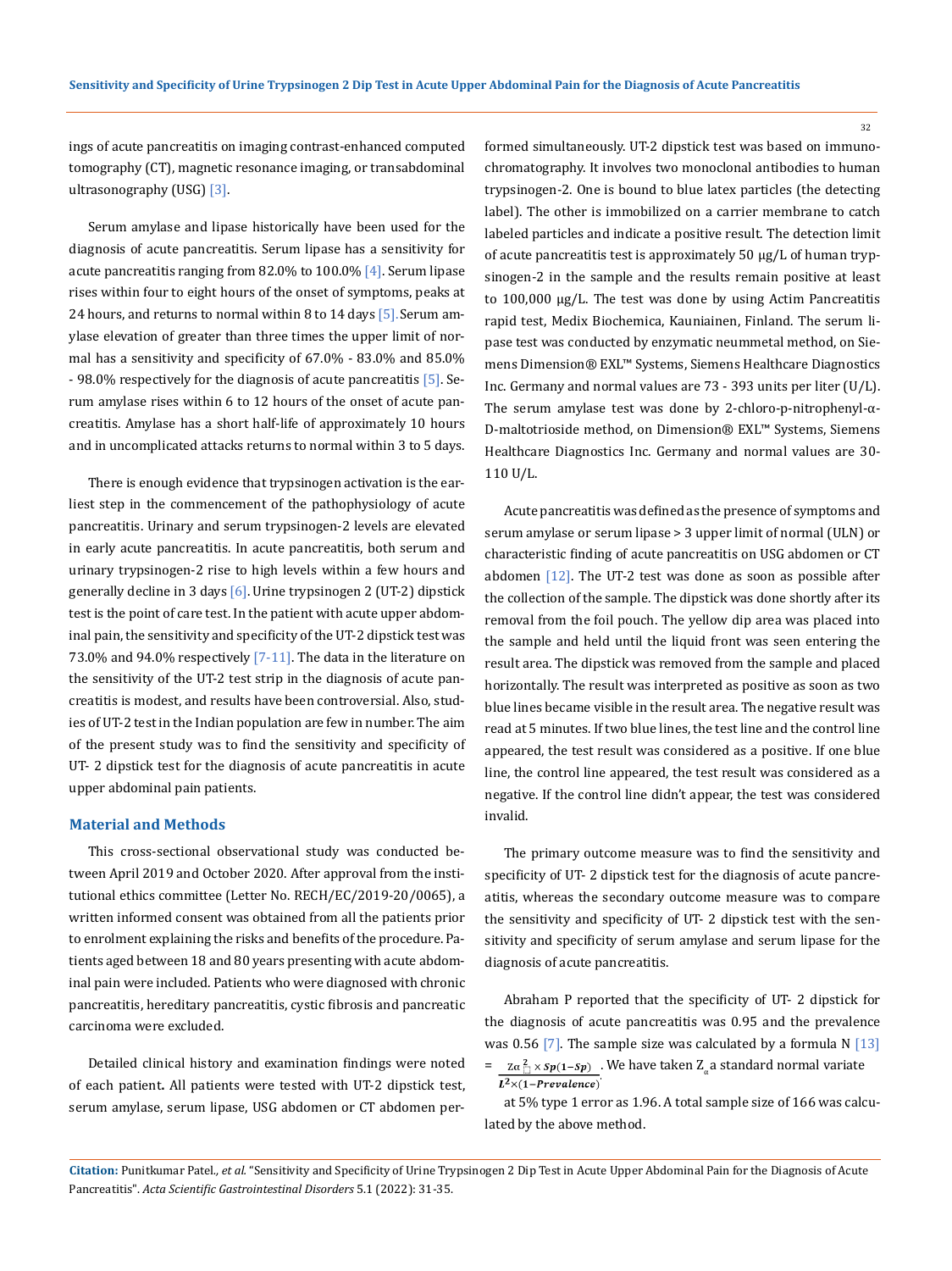Data collected were entered in Excel 2007 and analysis of data was done using Statistical Package for Social Sciences for Windows, Version 20.0 from IBM Corporation, Armonk, NY, USA. The data on categorical variables are shown as n (% of cases). The data on continuous variables are presented as mean and standard deviation (SD). The diagnostic efficacy index such as sensitivity, specificity, positive predictive value (PPV) and negative predictive value (NPV) was calculated using the appropriate gold standard. The confidence limit for significance was fixed at 95% level with a p-value < 0.05.

# **Results**

Of 166 patients, 8 (4.8%), 11 (6.6%), 59 (35.5%),30 (18.1%), 35 (21.1%), 10 (6.0%) and 13 (7.8%) were < 20 years, 20 - 29 years, 30 - 39 years, 40 - 49 years, 50 - 59 years, 60 - 69 years and ≥ 70 years respectively. The mean  $\pm$  SD of age of patients was 43.5  $\pm$  14.8 years. Of 166 patients, 108 (65.1%) were males and 58 (34.9%) were females. Of 166 patients, 133 (80.1%) had serum amylase level < 330 U/L and 33 (19.9%) had serum amylase level  $\geq$  330 U/L. Of 166 pateints, 122 (73.5%) had serum lipase level < 1179 U/L and 44 (26.5%) had serum lipase level  $\geq$  1179 U/L. Of 166 patients, 103 (62.0%) had negative UT-2 dipstick test and 63 (38.0%) had positive UT-2 dipstick test. Of 166 patients, 4 (2.4%), 54 (32.5%), 52 (31.3%), 11 (6.6%), 13 (7.8%) and 32 (19.3%) had unknown diagnosis, acute pancreatitis, acute gastritis, acute calculus cholecystitis, acute hepatitis and other diagnosis respectively. Of 54 pateints with acute pancreatitis, 28 (51.9%), 6 (11.1%), 12 (22.2%) and 8 (14.8%) had alcohol related, gall stone induced, unknown and other causes respectively.

Of 33 patients with serum amylase  $\geq$  330 U/L, all i.e. 33 (100.0%) had acute pancreatitis. Of 133 patients with serum amylase < 330 U/L, 21 (15.8%) had acute pancreatitis (Table 1). The sensitivity, specificity, PPV, NPV and accuracy of serum amylase for detecting the acute pancreatitis was 61.1%, 100.0%, 100.0%, 84.2% and 87.3% respectively (Table 2).

|                            | <b>Acute pancreatitis</b> |               |              |  |
|----------------------------|---------------------------|---------------|--------------|--|
|                            | <b>Present</b>            | <b>Absent</b> | <b>Total</b> |  |
| Serum amylase              | n(%)                      | n(%)          | n(%)         |  |
| Positive ( $\geq$ 330 U/L) | 33(100.0)                 | 0(0.0)        | 33 (100.0)   |  |
| Negative $(< 330$ U/L)     | 21(15.8)                  | 112<br>(84.2) | 133 (100.0)  |  |
| Total                      | 54 (32.5)                 | 112<br>(67.5) | 166 (100.0)  |  |

**Table 1:** Distribution of acute pancreatitis according to levels of serum amylase. U/L - Units per liter.

|               | Diagnostic efficacy indices |                    |                                        |                                        |                 |
|---------------|-----------------------------|--------------------|----------------------------------------|----------------------------------------|-----------------|
|               | <b>Sensitivity</b>          | <b>Specificity</b> | <b>Positive</b><br>predictive<br>value | <b>Negative</b><br>predictive<br>value | <b>Accuracy</b> |
| Value<br>in % | 61.1                        | 100.0              | 100.0                                  | 84.2                                   | 87.3            |

२२

**Table 2:** Diagnostic efficacy indices of serum amylase in the diagnosis of acute pancreatitis.

Of 44 patients with serum lipase  $\geq$  1179 U/L, all i.e. 44 (100.0%) had acute pancreatitis. Of 122 patients with serum lipase < 1179 U/L, 10 (8.2%) had acute pancreatitis (Table 3). The sensitivity, specificity, PPV, NPV and accuracy of serum lipase for detecting the acute pancreatitis was 81.5%, 100.0%, 100.0%, 91.8% and 93.9% respectively (Table 4).

|                               | <b>Acute pancreatitis</b> |                 |              |  |
|-------------------------------|---------------------------|-----------------|--------------|--|
|                               | <b>Positive</b>           | <b>Negative</b> | <b>Total</b> |  |
| Serum lipase                  | n(%)                      | n(%)            | n(%)         |  |
| Positive ( $\geq$ 1179 U/L)   | 44 (100.0)                | 0(0.0)          | 44 (100.0)   |  |
| Negative $(1179 \text{ U/L})$ | 10(8.2)                   | 112 (91.8)      | 122 (100.0)  |  |
| Total                         | 54 (32.5)                 | 112 (67.5)      | 166 (100.0)  |  |

**Table 3:** Distribution of acute pancreatitis according to levels of serum lipase.

U/L - Units per liter.

|                 | Diagnostic efficacy indices |                    |                                        |                                        |                 |
|-----------------|-----------------------------|--------------------|----------------------------------------|----------------------------------------|-----------------|
|                 | <b>Sensitivity</b>          | <b>Specificity</b> | <b>Positive</b><br>predictive<br>value | <b>Negative</b><br>predictive<br>value | <b>Accuracy</b> |
| Value<br>in $%$ | 81.5                        | 100.0              | 100.0                                  | 91.8                                   | 93.9            |

**Table 4:** Diagnostic efficacy indices of serum lipase in the diagnosis of acute pancreatitis.

Of 63 patients with positive UT-2 dipstick test, 49 (77.8%) had acute pancreatitis. Of 122 patients with negative UT-2 dipstick test, 5 (4.9%) had acute pancreatitis (Table 5). The sensitivity, specificity, PPV, NPV and accuracy of Ut-2 dipstick test for detecting the acute pancreatitis was 90.7%, 87.5%, 77.8%, 95.1% and 88.5% respectively (Table 6).

#### **Discussion**

The present study was conducted to evaluate the sensitivity and specificity of UT-2 test for the diagnosis of acute pancreatitis and to compare the

**Citation:** Punitkumar Patel*., et al.* "Sensitivity and Specificity of Urine Trypsinogen 2 Dip Test in Acute Upper Abdominal Pain for the Diagnosis of Acute Pancreatitis". *Acta Scientific Gastrointestinal Disorders* 5.1 (2022): 31-35.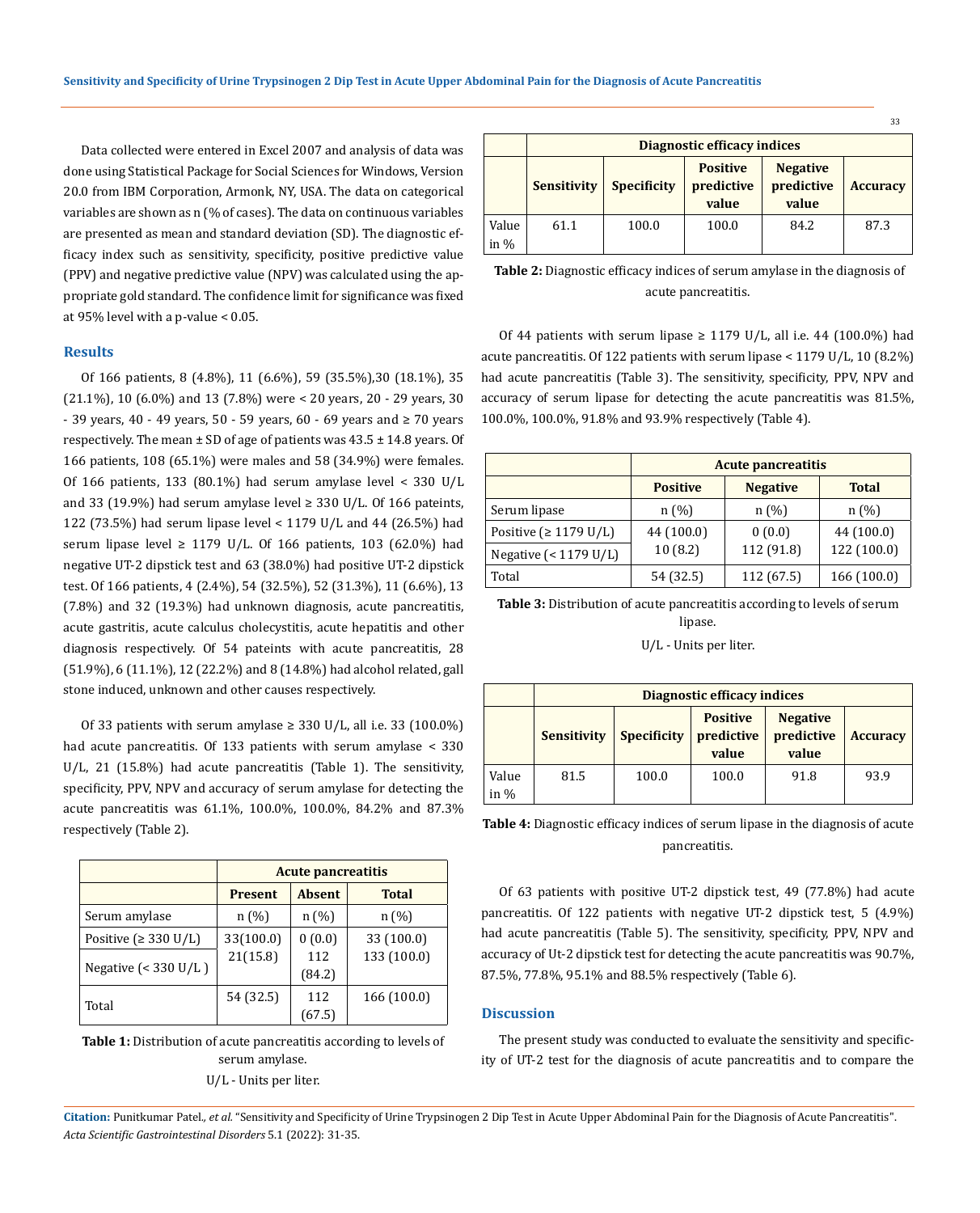|                                       | <b>Acute pancreatitis</b> |                 |              |  |
|---------------------------------------|---------------------------|-----------------|--------------|--|
|                                       | <b>Positive</b>           | <b>Negative</b> | <b>Total</b> |  |
| Urine trypsinogen 2<br>dip stick test | n(%)                      | n(%)            | n(%)         |  |
| Positive                              | 49 (77.8)                 | 14 (22.2)       | 63 (100.0)   |  |
| Negative                              | 5(4.9)                    | 98 (95.1)       | 103 (100.0)  |  |
| Total                                 | 54 (32.5)                 | 112 (67.5)      | 166 (100.0)  |  |

**Table 5:** Distribution of acute pancreatitis according to outcome of Urine trypsinogen 2 dip stick test.

|                  | Diagnostic efficacy indices |                    |                                        |                                        |                 |
|------------------|-----------------------------|--------------------|----------------------------------------|----------------------------------------|-----------------|
|                  | <b>Sensitivity</b>          | <b>Specificity</b> | <b>Positive</b><br>predictive<br>value | <b>Negative</b><br>predictive<br>value | <b>Accuracy</b> |
| Value<br>in $\%$ | 90.7                        | 87.5               | 77.8                                   | 95.1                                   | 88.5            |

**Table 6:** Diagnostic efficacy indices of Urine trypsinogen 2 dip stick test in the diagnosis of acute pancreatitis.

sensitivity and specificity with serum amylase and lipase for the diagnosis of acute pancreatitis in acute upper abdominal pain patients.

In the present study, the sensitivity of UT-2 dipstick test was 90.7% for the diagnosis of acute pancreatitis, which was higher than the sensitivity of serum amylase (61.1%) and lipase (81.5%). The specificity of UT-2 dipstick test was 87.5%, which was lower than the specificity of serum amylase (100.0%) and serum lipase (100%). UT-2 dipstick test had good sensitivity, so it could be used as a screening test to diagnose acute pancreatitis in acute upper abdominal pain at the emergency department.

In a study by Kemppainen EA., *et al*. on 447 patients who presented with acute abdominal pain, UT-2 test had a sensitivity of 94.0% and specificity of 95.0% [11]. In the present study, the sensitivity and specificity of UT-2 were lower as compared to the aforesaid study. In a study by Abraham P., *et al*. on 124 patients in the Indian population who presented with acute abdominal pain, UT-2 test had a sensitivity of 73.9 and specificity of 94.6% [7]. In the present study, the sensitivity was higher but specificity was lower than the study conducted by Abraham P., *et al*. This difference may be explained by the time to testing and variance in interpretation of the faint line on UT-2 test strip by a different user. Chen YT., *et al*. reported that using a cut-off level of 50 mg/L for urinary trypsinogen-2, the sensitivity and specificity of the UT-2 test strip for recognition of acute pancreatitis were 89.6% and 85.7% respectively. The study further stated that UT-2 was comparable to serum amylase/lipase when tested in patients who presented within 24 hours of symptoms onset, whereas with delayed testing (day 3 onwards) the accuracy of the test diminished considerably [14].

Studies have reported that the sensitivity of the UT-2 test strip was around 91%– 96% [10,11,15,16]. Pezzilli R., *et al*. studied 30 patients with acute pancreatitis and found that the sensitivity of the UT-2 dipstick test was 53.3% [17]. In a Finnish study on 525 patients presenting with acute abdominal pain, the UT-2 test had a sensitivity of 96% and specificity of 92% [10].

Kyla¨npa¨a¨-Ba¨ck M., *et al*. reported that the UT-2 test strip detected acute pancreatitis more accurately than quantitative serum lipase. The study further reported that the sensitivity of the UT-2 test strip was 93.0% compared with 55.0% of serum lipase at the cut-off of 3 times the upper normal limit [16]. Kemppainen EA., *et al*. demonstrated that the sensitivity of the UT-2 test strip was higher than that of serum amylase (94% vs. 70%), using the cut-off level of serum amylase of 3 times the ULN [11].

In previous reports, the specificity of the UT-2 test strip was around 90%-100% for diagnosing acute pancreatitis [11,15-17]. Chen YT., *et al*. reported that the specificity of the UT-2 test strip was 85.7% [14]. The specificity of the UT-2 test strip in the present study was 87.5%.

In the present study, we did not control for the time of UT-2 testing relative to the duration of symptoms. In the present study, 14 (22.2%) false-positive results with UT-2 dipstick test were observed. Kemppainen EA., *et al*. reported that the false-positive results in patients with abdominal pain who may in some instances have reflected subclinical pancreatic irritation or tumor-derived trypsinogen-2 [11].UT-2 dipstick is non-invasive, rapid, point of care test. It can be used in healthcare units lacking laboratory facilities.

Potential limitations of the study merit consideration. This study is mainly limited by a small sample size and single centre design, which increases the risk of type II error. Therefore, these findings should be considered hypothesis-generating and need to be confirmed in a larger population. In the present study, we did not control for the time of UT-2 testing relative to the duration of symptoms. Multicentric studies with a large sample size

**Citation:** Punitkumar Patel*., et al.* "Sensitivity and Specificity of Urine Trypsinogen 2 Dip Test in Acute Upper Abdominal Pain for the Diagnosis of Acute Pancreatitis". *Acta Scientific Gastrointestinal Disorders* 5.1 (2022): 31-35.

34